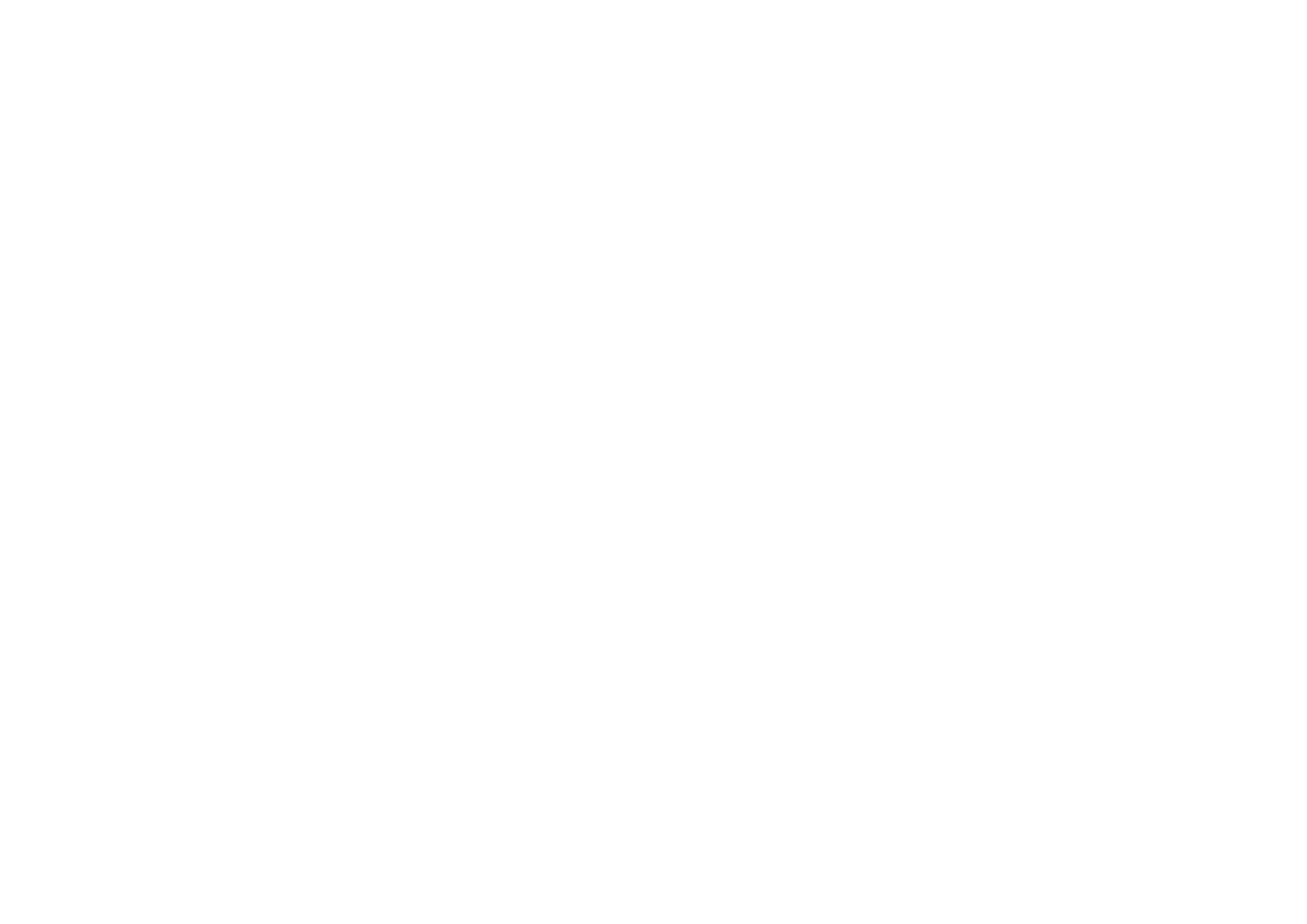| <b>Learning outcome</b>                                                                  | <b>Assessment criteria</b>                                                                                                                                                                                                                                                                                                                                                                                                                      | Delivery guidance and points of<br>reference                                                                                                                                                                                                                                               |  |
|------------------------------------------------------------------------------------------|-------------------------------------------------------------------------------------------------------------------------------------------------------------------------------------------------------------------------------------------------------------------------------------------------------------------------------------------------------------------------------------------------------------------------------------------------|--------------------------------------------------------------------------------------------------------------------------------------------------------------------------------------------------------------------------------------------------------------------------------------------|--|
| Know the electrical<br>01<br>standards that apply to the<br>mechanical services industry | State the statutory legislation and guidance information that applies to<br>1.1<br>electrical supply and control of domestic mechanical services systems and their<br>components:<br>general legislation<br>construction specific legislation<br>mechanical services specific legislation - professional body guidance<br>codes of practice<br>manufacturer installation and service/maintenance instructions<br>manufacturer user instructions | Installation guidance documents<br>which relate to electrical installation.<br>Including:- Electricity at work<br>regulations, B.S7671, IET wiring<br>regulations, Part L, PUWER, GS 38,<br>manufacturer's instructions<br>The difference between statutory<br>and non-statutory documents |  |
|                                                                                          | Identify the range of information that would be detailed on a minor works<br>1.2<br>certificate for an electrical system or component                                                                                                                                                                                                                                                                                                           | Scope and limitations of minor works<br>certificates (IET on site guide green                                                                                                                                                                                                              |  |
|                                                                                          | specify the procedure for notifying works carried out to the relevant authority<br>1.3                                                                                                                                                                                                                                                                                                                                                          | copy p165 G4.5, G4.6)                                                                                                                                                                                                                                                                      |  |
| Know the principles of<br>02<br>electricity supply to buildings                          | Specify the methods by which electricity is generated<br>2.1<br>basic power station operation<br>principles of generation<br>types of supply: single phase, three phase and neutral                                                                                                                                                                                                                                                             | Power supply frequency to the UK<br>(50HZ). Electrical supply to typical<br>domestic dwelling 230v                                                                                                                                                                                         |  |
|                                                                                          | Specify the methods by which generated electricity is distributed to non<br>2.2<br>dwellings and commercial properties<br>basic operation of the national grid and local distribution systems:<br>substations, supply transformers, local distribution to three- and single-phase<br>supplies to premises                                                                                                                                       | AC. Types of earth system TT, TN-S,<br>TN-C-S (IET on site guide green copy<br>p15/16 2.1)                                                                                                                                                                                                 |  |
|                                                                                          | State the purpose of electrical components at entry to the property:<br>2.3<br>main fuse (single phase) and cable head connection                                                                                                                                                                                                                                                                                                               | Purpose of electrical components<br>meters, consumer unit, main earth                                                                                                                                                                                                                      |  |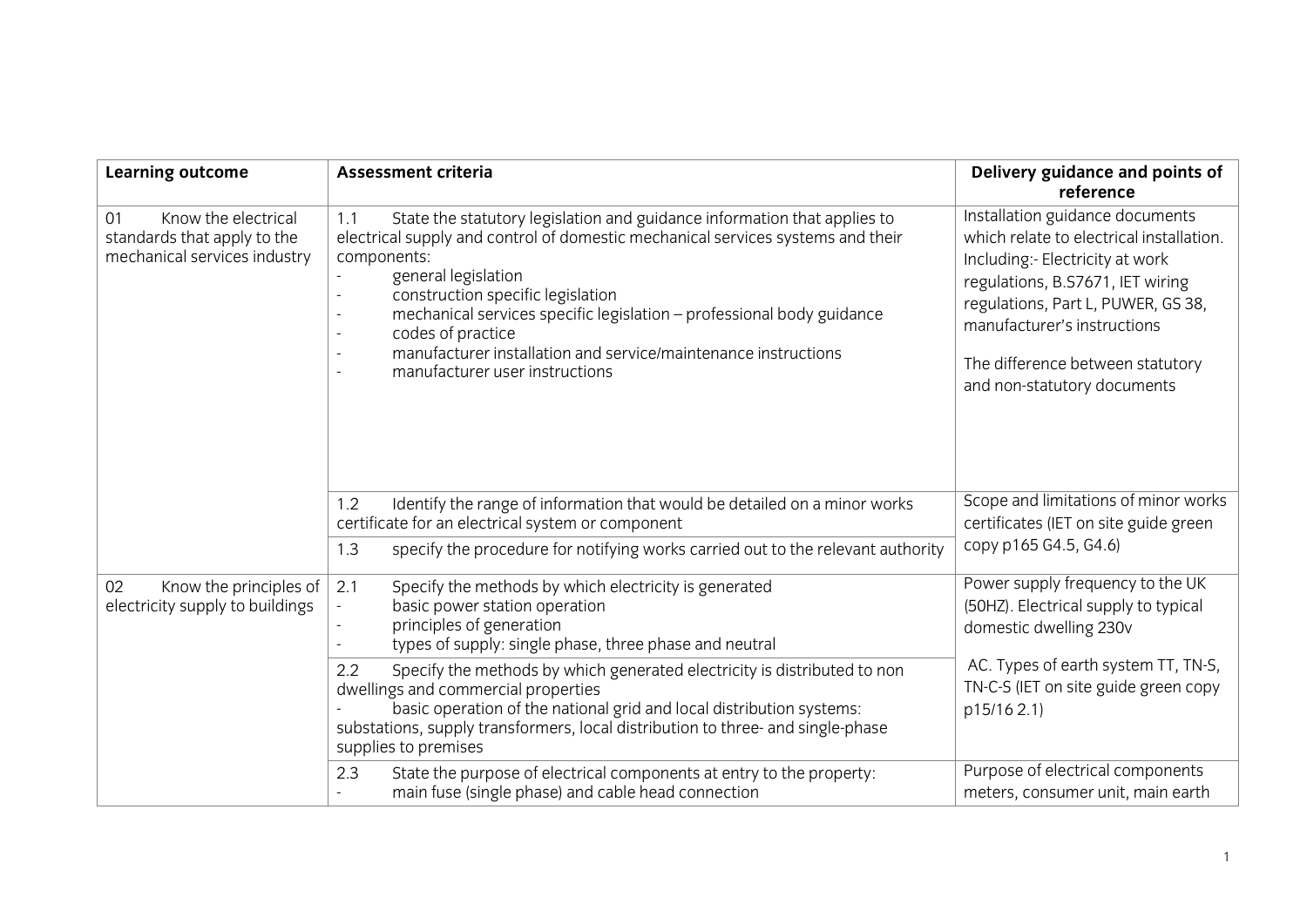|                                                                          | meter<br>consumer unit<br>main earth terminal.                                                                                                                                                                                                                                                                                                                                                                                                                                                                                                                                                         | terminal                                                                                                                                                                                                                                                   |
|--------------------------------------------------------------------------|--------------------------------------------------------------------------------------------------------------------------------------------------------------------------------------------------------------------------------------------------------------------------------------------------------------------------------------------------------------------------------------------------------------------------------------------------------------------------------------------------------------------------------------------------------------------------------------------------------|------------------------------------------------------------------------------------------------------------------------------------------------------------------------------------------------------------------------------------------------------------|
| Know the layout<br>03<br>features of electrical circuits<br>in buildings | Define the system layout features for electrical circuits in dwellings:<br>3.1<br>ring main circuit<br>$\overline{\phantom{a}}$<br>radial circuit<br>$\equiv$<br>fixed equipment supplies: spurs and fused outlets<br>$\equiv$                                                                                                                                                                                                                                                                                                                                                                         | System wiring layouts and<br>maximum floor area of circuits<br>(IET on site guide green copy section<br>H)                                                                                                                                                 |
|                                                                          | 3.2<br>Specify the types of cables and conductors used for the installation of<br>electrical equipment in mechanical services systems                                                                                                                                                                                                                                                                                                                                                                                                                                                                  | Types and limitations of cables<br>including: - SWA, Flat twin & earth,                                                                                                                                                                                    |
|                                                                          | 3.3<br>State the applications and limitations of the types of cable and conductors<br>used for the installation of electrical equipment in mechanical services systems                                                                                                                                                                                                                                                                                                                                                                                                                                 | thermosetting, thermoplastic (IET on<br>site guide green copy section H<br>Appendix c)                                                                                                                                                                     |
|                                                                          | Clarify the difference between Class 1 and Class 2 electrical equipment<br>3.4                                                                                                                                                                                                                                                                                                                                                                                                                                                                                                                         | Class 1 and Class 2 electrical<br>equipment installation and earthing<br>requirements including symbols                                                                                                                                                    |
|                                                                          | 3.5<br>Define the function of electrically operated components used in mechanical<br>services systems:<br>flame rectification devices<br>flame suppression devices<br>solenoid valves<br>thermistors<br>thermocouples<br>micro switches<br>relays<br>printed circuit boards<br>pressure switches<br>pumps<br>fans<br>leak detection.<br>control components: thermostats, programmers/timers, electrically operated<br>control valves (actuators), sensors, wiring centres<br>switches: rocker plate (with/without CPC single and double pole), pull cord,<br>pressure operated, DP lockable isolators. | Typical function of electrical<br>components including:- Relays,<br>printed circuit boards, wiring<br>centres, solenoid valves, micro<br>switches, thermistors,<br>thermocouples, pressure switches,<br>switches (pull cord, double poll,<br>rocker plate) |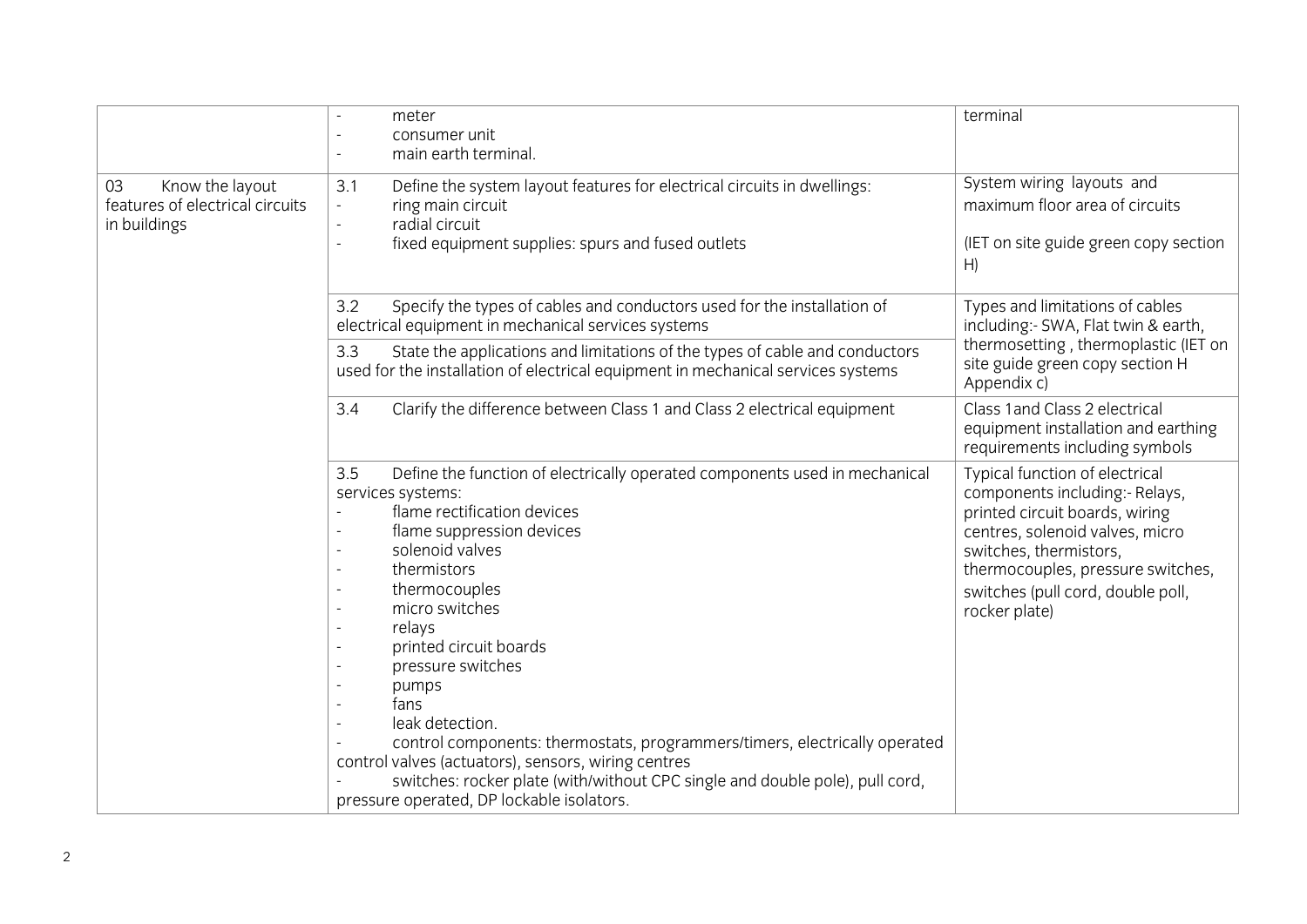|    | Define the operating principles of electrical circuit protection devices:<br>3.6<br>miniature circuit breakers<br>residual current devices including RCBOS<br>$\overline{\phantom{a}}$<br>fuses: re-wireable, cartridge, high breaking capacity.<br>$\overline{a}$                                                                                                      | Operating principles of electrical<br>circuit protection devices including:-<br>miniature circuit breakers, fuses<br>rewireable and cartridge, high<br>breaking capacity system (IET on site<br>guide green copy section 7)                                       |
|----|-------------------------------------------------------------------------------------------------------------------------------------------------------------------------------------------------------------------------------------------------------------------------------------------------------------------------------------------------------------------------|-------------------------------------------------------------------------------------------------------------------------------------------------------------------------------------------------------------------------------------------------------------------|
|    | 3.7<br>Clarify the need for, and requirements of, earthing systems:<br>main earthing systems: TT system, TN-S system, TN-C-S system<br>$\overline{\phantom{a}}$<br>protective equipotential bonding<br>$\overline{\phantom{a}}$<br>high risk rooms (zones) in dwellings<br>$\overline{\phantom{a}}$<br>supplementary earthing (bonding)<br>temporary continuity bonding | Requirements for earthing systems<br>including TT, TN-S, TN-C-S (IET on site<br>guide green copy p15/16 2.1)<br>Protective equipotential bonding<br>systems, main protective bonding<br>conductor, supplementary and<br>temporary Protective bonding<br>conductor |
|    | Identify the warning notices to be applied.<br>3.8                                                                                                                                                                                                                                                                                                                      | Warning notices for systems and<br>colours (IET on site guide green copy<br>section 6)                                                                                                                                                                            |
| 04 | Identify the test equipment required to prove that circuits to be worked on<br>4.1<br>are dead:<br>approved voltage indicating device<br>proving unit<br>$\overline{\phantom{a}}$                                                                                                                                                                                       | Test equipment requirements, GS 38<br>lead requirements, calibration<br>requirements.                                                                                                                                                                             |
|    | Specify the electrical industry agreed procedure for safe isolation of electrical<br>4.2<br>circuits:<br>select the approved voltage indicating device and test on a known supply<br>$\overline{a}$<br>locate and identify the isolation point for the equipment to be worked on<br>isolate the supply and prevent re-energisation                                      | Safe isolation procedures and<br>appropriate equipment.<br>Operation and effects of capacitors                                                                                                                                                                    |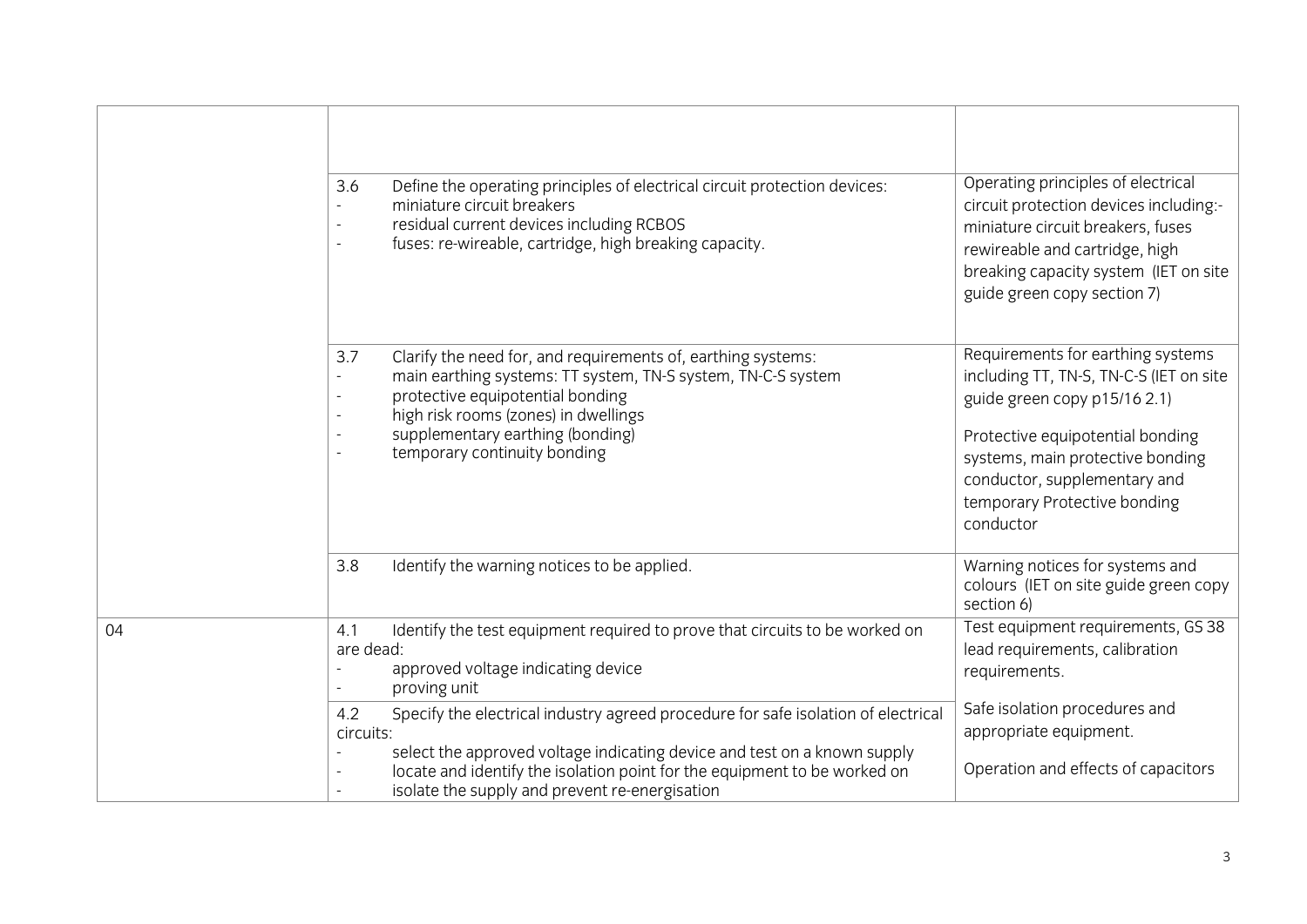|    | verify that the equipment is dead<br>fit warning labels<br>re-check the approved voltage indicating on a known supply for correct<br>function<br>Clarify the methods of ensuring that circuits cannot be re-activated while<br>4.3<br>work is taking place on them:<br>use of locking devices<br>device retention (fuel removal) | within systems which may affect safe<br>isolation                                                                                                |
|----|----------------------------------------------------------------------------------------------------------------------------------------------------------------------------------------------------------------------------------------------------------------------------------------------------------------------------------|--------------------------------------------------------------------------------------------------------------------------------------------------|
| 06 | Identify the required sources of information when carrying out work on<br>6.1<br>electrical systems:<br>statutory regulations<br>industry standards<br>manufacturer technical instructions                                                                                                                                       | Sources of information when<br>installing appliances and carrying out<br>work including reference to<br>manufacturer's instructions              |
|    | Identify the preparatory work required to be carried out to the building fabric<br>6.2<br>in order to install, commission, decommission or maintain electrical systems or<br>components                                                                                                                                          | Preparatory work prior to<br>installation. Making customer aware<br>of existing damage, protecting                                               |
|    | 6.3<br>State the types of pre-existing damage to the existing building fabric or<br>customer property that may be encountered before commencing work on electrical<br>systems and components:<br>building wall/floor surfaces<br>existing electrical system components<br>building décor and carpets                             | customers property                                                                                                                               |
|    | Identify the protection measure to be applied to the building fabric or<br>6.4<br>customer property, during, and on completion of, work on electrical systems and<br>components:<br>building wall/floor surfaces<br>existing electrical system components<br>building décor and carpets                                          |                                                                                                                                                  |
|    | Identify the cable, materials and fittings required to complete work on<br>6.5<br>electrical systems                                                                                                                                                                                                                             | Types of components include:-<br>containment systems (trunking and<br>conduit), consumer units, RCD RCBO,<br>MCB, terminal fittings, cable types |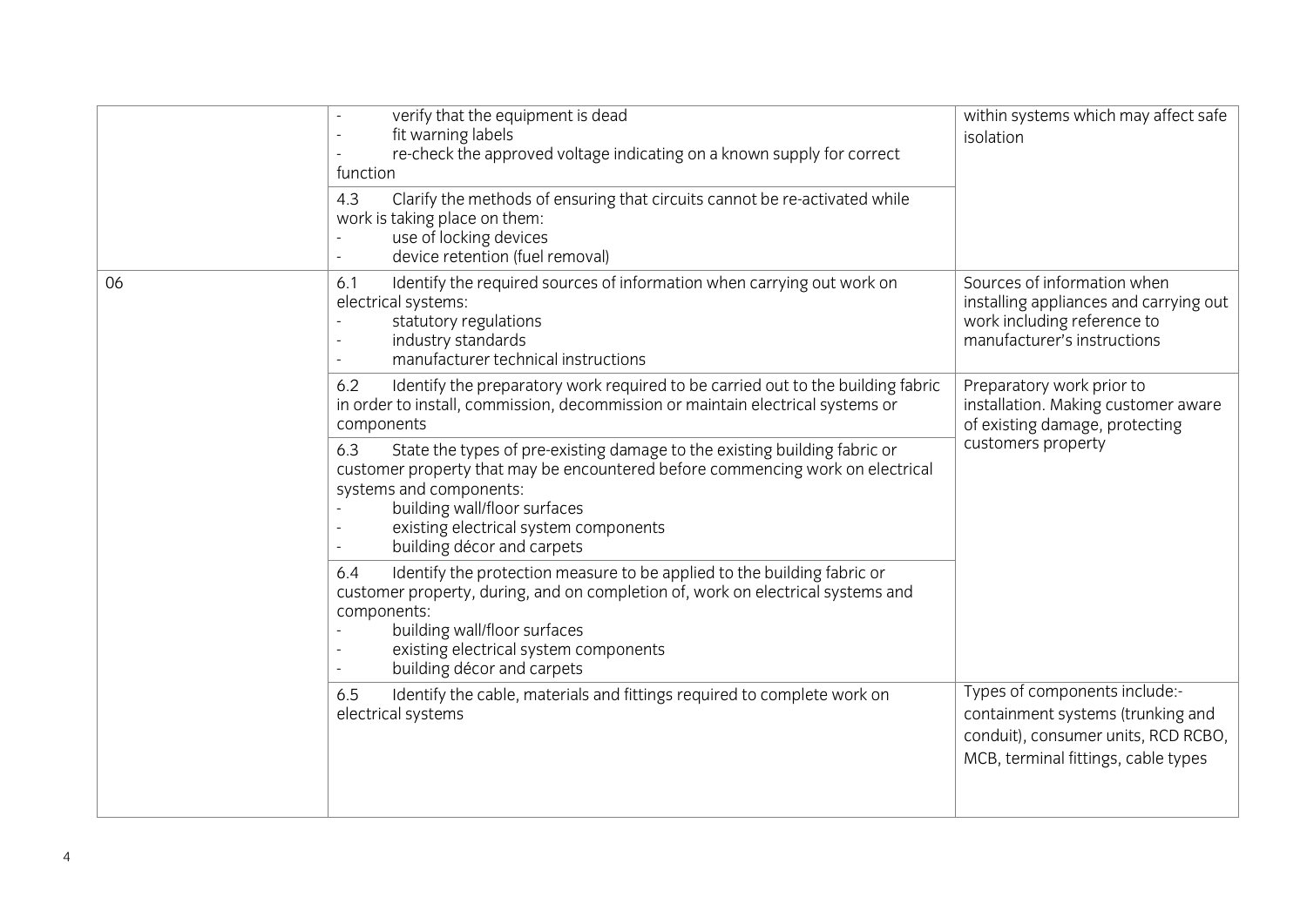|    | Identify the hand and power tools required to complete work on electrical<br>6.6<br>systems                                                                                                                                                                                                                                                                                                                                                      | Identification of hand tools used for<br>preparing wire.<br>Use of power tools and associated<br>risks with regards to voltage.<br>Colour identification with regards to<br>voltage                                               |
|----|--------------------------------------------------------------------------------------------------------------------------------------------------------------------------------------------------------------------------------------------------------------------------------------------------------------------------------------------------------------------------------------------------------------------------------------------------|-----------------------------------------------------------------------------------------------------------------------------------------------------------------------------------------------------------------------------------|
| 08 | Define the method used to identify that existing electrical supplies and<br>8.1<br>circuits are suitable for the proposed installation of electrical equipment used in<br>domestic mechanical services systems                                                                                                                                                                                                                                   | Maximum demand requirements<br>when connecting to existing<br>installations<br>Documentation used to record<br>suitability including maximum<br>demand<br>(IET on site guide appendix A)                                          |
|    | 8.2<br>State the procedure for sizing electrical materials and components:<br>basic cable sizing procedure type cables and conductors<br>basic circuit protection device sizing procedure - circuit types<br>Specify the method used to select suitable cables and cords for components<br>8.3<br>and circuits:<br>selection of appropriate multi-core cables<br>selection of appropriate multi-core cords<br>selection of PVC single conductors | Basic cable sizing and selection<br>including related terminology<br>(IET on site guide appendix F)                                                                                                                               |
|    | Specify the requirements for protecting cables installed in the building fabric<br>8.4<br>and terminating in enclosures:<br>protection methods in wall and floor surfaces:<br>$\bullet$<br>embedded (sheathing) - depth of cover, application of RCD protection<br>exposed (mini-trunking)<br>$\sim$<br>within ducting and pattresses<br>$\sim$<br>within timber stud partitions<br>within timber floor structures<br>junction boxes             | Requirements for protecting cables<br>in walls etc and application of RCD<br>protection (IET on site guide section<br>7)<br>Location of cables to other<br>components including gas meters<br>and pipework etc (IET on site guide |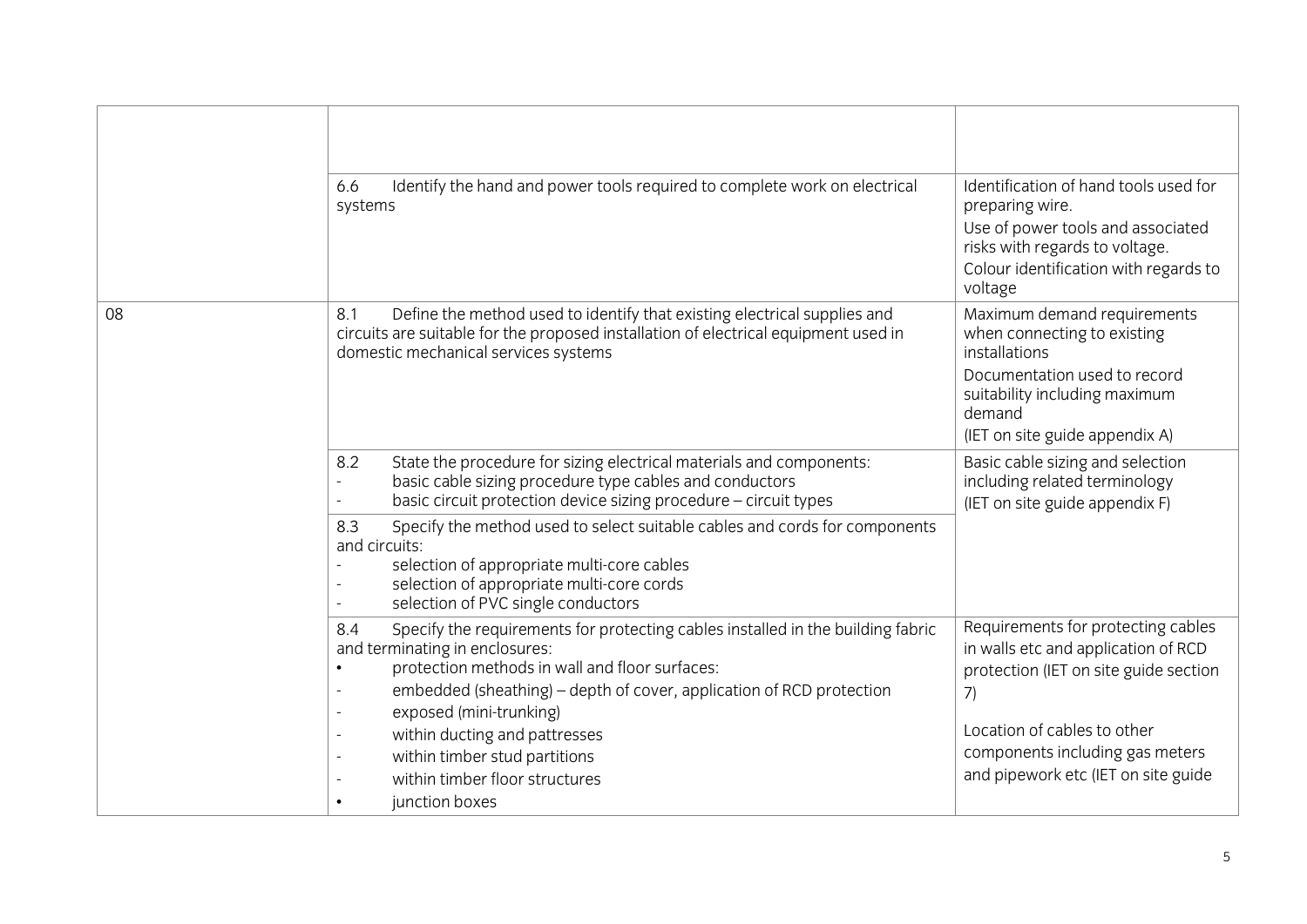|           | switch/socket boxes:<br>surface mounted                                                                                                                                                                                                                                                                                                                                                                                                                                                                                                                                                                                                                                                                                                                                                                                  | section 2).                                                                                                                                                                                                                                                      |
|-----------|--------------------------------------------------------------------------------------------------------------------------------------------------------------------------------------------------------------------------------------------------------------------------------------------------------------------------------------------------------------------------------------------------------------------------------------------------------------------------------------------------------------------------------------------------------------------------------------------------------------------------------------------------------------------------------------------------------------------------------------------------------------------------------------------------------------------------|------------------------------------------------------------------------------------------------------------------------------------------------------------------------------------------------------------------------------------------------------------------|
| $\bullet$ | wiring centres                                                                                                                                                                                                                                                                                                                                                                                                                                                                                                                                                                                                                                                                                                                                                                                                           |                                                                                                                                                                                                                                                                  |
|           | Define the types of cable termination methods approved for use in dwellings:<br>8.5<br>screw terminals<br>pillar terminals<br>claw and washer terminals<br>crimping                                                                                                                                                                                                                                                                                                                                                                                                                                                                                                                                                                                                                                                      | Cable termination methods<br>including:- screw, pillar, claw and<br>washer, crimping, strip                                                                                                                                                                      |
|           | strip connectors                                                                                                                                                                                                                                                                                                                                                                                                                                                                                                                                                                                                                                                                                                                                                                                                         |                                                                                                                                                                                                                                                                  |
|           | Specify the method of installation and wiring termination for fixed electrical<br>8.6<br>equipment:<br>distribution boards:<br>air handling units/VRF systems/system control panels/building energy<br>management systems/heat pumps/pressure boosting sets/gas supply safety controls<br>control panels:<br>heating system wiring centres/pumps/heat pumps/fan motors/solar collection<br>systems/pressurisation units/boilers/motorised valve actuators/solenoid<br>valves/thermostatic control devices and sensors/fire protection controls<br>existing appliance supply point:<br>heating system wiring centres/pumps/heat pumps/fan motors/solar collection<br>systems/pressurisation units/boilers/motorised valve actuators/solenoid<br>valves/thermostatic control devices and sensors/fire protection controls. | Method of termination to<br>components including the use of<br>wiring centres and connections to<br>controls<br>Uses of thermosetting rubber cable<br>for heating appliances.<br>Limits of electrical water heating<br>appliances and connections to<br>circuits |
| 10        | Specify the requirements of a visual inspection of completed electrical<br>10.1<br>installation work for mechanical services systems prior to electrical inspection and<br>testing                                                                                                                                                                                                                                                                                                                                                                                                                                                                                                                                                                                                                                       | Basic visual inspection requirements                                                                                                                                                                                                                             |
|           | Define the equipment used for electrical testing of mechanical services<br>10.2<br>components and its calibration requirements                                                                                                                                                                                                                                                                                                                                                                                                                                                                                                                                                                                                                                                                                           | Instruments for which are used for<br>the testing and calibration of<br>systems                                                                                                                                                                                  |
|           | 10.3<br>Identify the importance of carrying out tests on dead circuits wherever<br>possible                                                                                                                                                                                                                                                                                                                                                                                                                                                                                                                                                                                                                                                                                                                              | Importance of dead testing where                                                                                                                                                                                                                                 |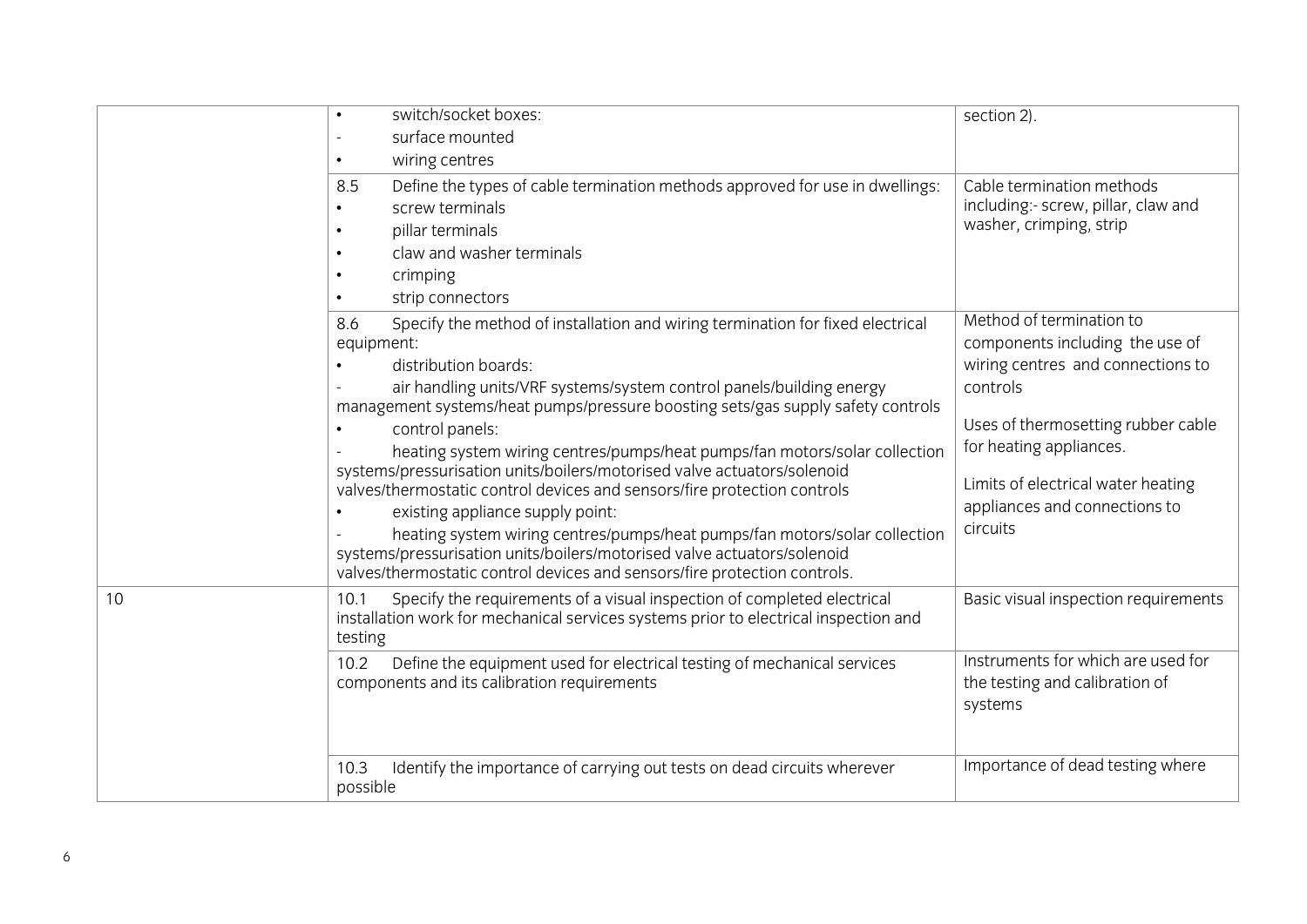|                                                                                             | State the purpose of the electrical testing procedures for new and existing<br>10.4<br>circuits:<br>polarity<br>$\bullet$<br>earth continuity<br>$\bullet$<br>insulation resistance<br>$\bullet$<br>earth fault loop impedance<br>$\bullet$<br>residual current device<br>$\bullet$<br>Clarify the requirements for carrying out functional testing of electrical<br>10.5<br>components<br>Clarify the procedure for final handover of electrical circuits that supply<br>10.6<br>electrically operated domestic mechanical services components:<br>installation completion of certification<br>$\bullet$<br>demonstration to the user.<br>$\bullet$ | possible<br>Test requirements for new and<br>existing systems, resistance polarity,<br>fault loop impedance, continuity,,<br>RCD components<br>(IET on site guide section 11)<br>functional test requirements<br>Handover requirements and<br>documents passed on to the<br>customer<br>Completion and handover of<br>certification material |
|---------------------------------------------------------------------------------------------|------------------------------------------------------------------------------------------------------------------------------------------------------------------------------------------------------------------------------------------------------------------------------------------------------------------------------------------------------------------------------------------------------------------------------------------------------------------------------------------------------------------------------------------------------------------------------------------------------------------------------------------------------|----------------------------------------------------------------------------------------------------------------------------------------------------------------------------------------------------------------------------------------------------------------------------------------------------------------------------------------------|
| Know the procedures<br>12<br>for safely diagnosing and<br>rectifying faults in electrically | State the methods of obtaining details of system faults from end users<br>12.1                                                                                                                                                                                                                                                                                                                                                                                                                                                                                                                                                                       | Discussing system faults with the<br>customer for fault diagnosis<br>purposes,                                                                                                                                                                                                                                                               |
| operated mechanical services<br>components                                                  | 12.2<br>Identify and use manufacturer instructions and industry standards to<br>establish the diagnostic requirements of electrical system components                                                                                                                                                                                                                                                                                                                                                                                                                                                                                                | Use of manufacturer's instructions<br>for fault diagnosis, flow diagrams and<br>procedures etc                                                                                                                                                                                                                                               |
|                                                                                             | Identify the electrical test equipment used to undertake fault diagnostics<br>12.3                                                                                                                                                                                                                                                                                                                                                                                                                                                                                                                                                                   | Use of electrical test equipment<br>when finding faults, low resistance<br>ohmmeter, insulation resistance<br>tester                                                                                                                                                                                                                         |
|                                                                                             | Identify the situations in which dead testing of components can be carried out<br>12.4                                                                                                                                                                                                                                                                                                                                                                                                                                                                                                                                                               | Requirements for dead testing (IET                                                                                                                                                                                                                                                                                                           |
|                                                                                             | Identify the situations in which live testing of components may be necessary<br>12.5                                                                                                                                                                                                                                                                                                                                                                                                                                                                                                                                                                 | on site guide section 9 and 10)                                                                                                                                                                                                                                                                                                              |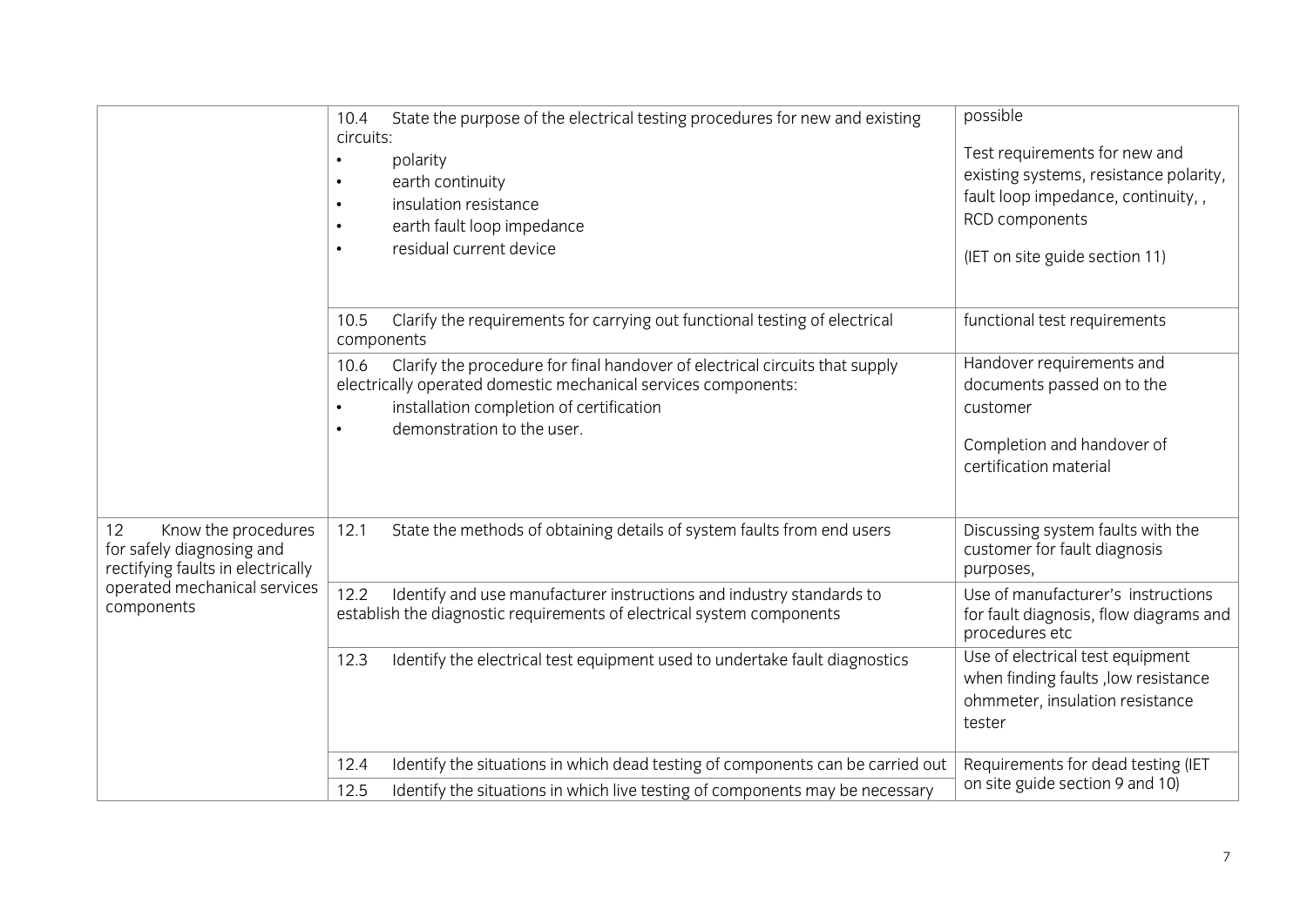| ammeters on pumps.<br>Voltage meters on controls<br>Define how to perform routine<br>Define how to perform a range of routine checks and diagnostics on electrical<br>12.6<br>checks and diagnostic tests for<br>system components as part of a fault finding process. checking for correct operation<br>of:<br>operation on thermocouples,<br>appliance components:<br>cylinder and room, thermostats,<br>$\bullet$<br>flame rectification devices<br>$\overline{\phantom{a}}$<br>flame suppression devices<br>$\overline{\phantom{a}}$<br>solenoid valves<br>thermistors<br>$\overline{\phantom{a}}$<br>thermocouples<br>$\overline{\phantom{a}}$<br>micro switches<br>relays<br>$\overline{\phantom{a}}$<br>pressure switches<br>$\overline{\phantom{a}}$<br>printed circuit boards<br>$\overline{\phantom{a}}$<br>pumps<br>fans | and the safety precautions required | Use of live testing equipment      |  |
|-------------------------------------------------------------------------------------------------------------------------------------------------------------------------------------------------------------------------------------------------------------------------------------------------------------------------------------------------------------------------------------------------------------------------------------------------------------------------------------------------------------------------------------------------------------------------------------------------------------------------------------------------------------------------------------------------------------------------------------------------------------------------------------------------------------------------------------|-------------------------------------|------------------------------------|--|
|                                                                                                                                                                                                                                                                                                                                                                                                                                                                                                                                                                                                                                                                                                                                                                                                                                     |                                     |                                    |  |
|                                                                                                                                                                                                                                                                                                                                                                                                                                                                                                                                                                                                                                                                                                                                                                                                                                     |                                     |                                    |  |
| leak detection<br>control components:<br>$\bullet$<br>thermostats<br>programmers/timers<br>$\overline{\phantom{a}}$<br>electrically operated control valves<br>$\overline{\phantom{a}}$<br>wiring centres<br>$\blacksquare$<br>switches:<br>$\bullet$<br>rocker plate (with/without CPC) - single and double pole pull cord<br>pressure operated<br>$\overline{\phantom{a}}$<br>DP lockable isolators<br>$\overline{\phantom{0}}$                                                                                                                                                                                                                                                                                                                                                                                                   |                                     | thermistors, pumps and capacitors. |  |
| State the methods of correcting deficiencies in electrical components:<br>12.7                                                                                                                                                                                                                                                                                                                                                                                                                                                                                                                                                                                                                                                                                                                                                      |                                     | Methods of correcting deficiencies |  |